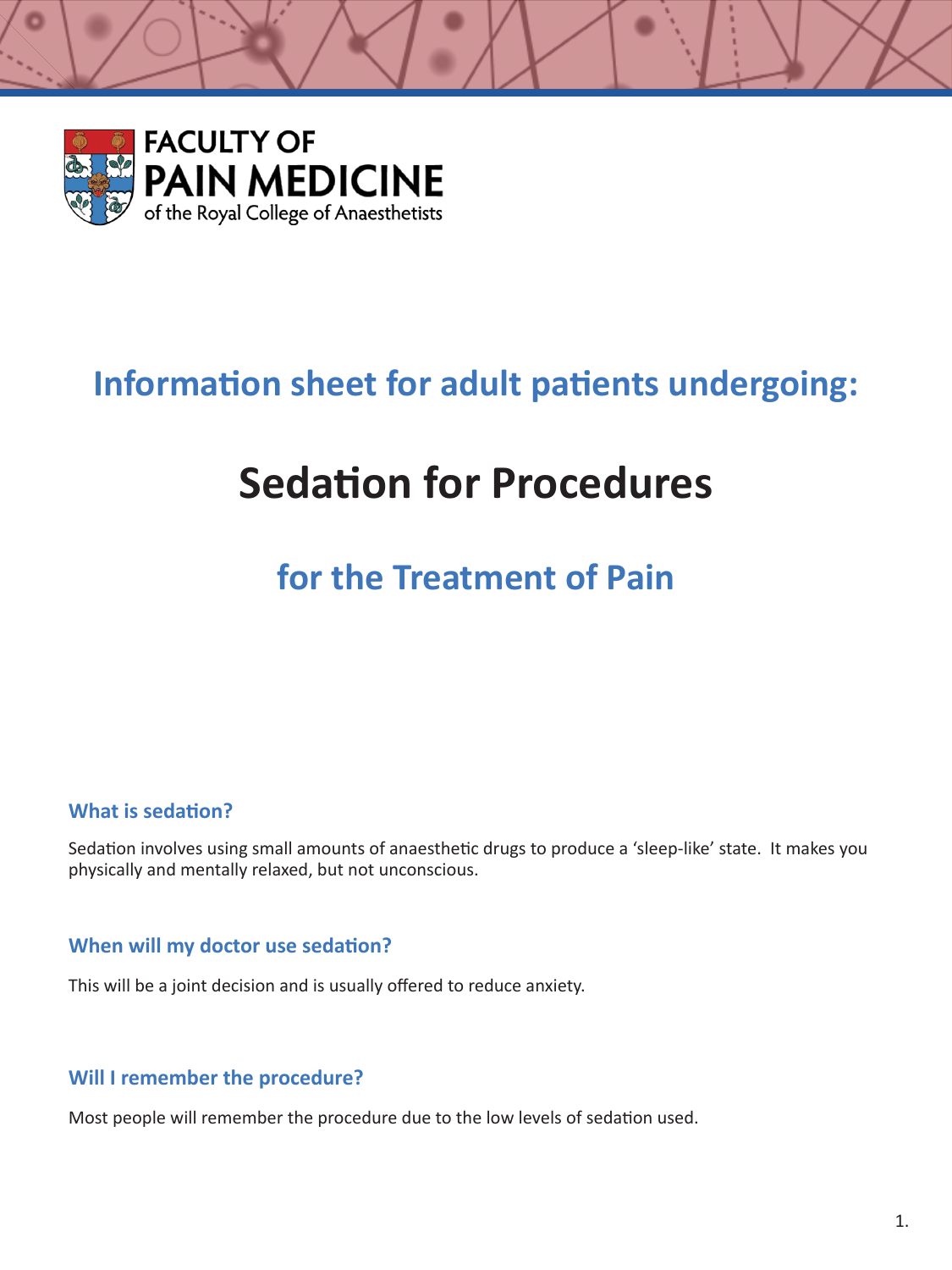#### **How will sedation be given?**

Your pain doctor will need to give you medicines(s) into a vein. They will do this through a small plastic tube placed in the vein. This is called a cannula. A needle is used to put the cannula into a vein on the back of your hand or in your arm. The anaesthetist will use a tourniquet (tight band) around the arm, to make the vein more obvious. Often the anaesthetic practitioner will hold or squeeze the arm instead of using a tourniquet.

#### **Will sedation cause side effects?**

Sedation can cause side effects which are generally short-lived (last a few hours). This includes tiredness, dizziness, poor sleep patterns, temporary memory loss, rarely shivering, allergy, and nausea or even vomiting. Sometimes bruising may occur around the injection sites. This may be caused by a vein leaking blood around the cannula. It normally settles without treatment other than removing the cannula.

#### **What will happen to me after the injections?**

After the injection you will be taken to a recovery or ward area where nursing staff will observe you. You may feel a little drowsy and wish to sleep. Sometimes you will be asked to lay flat for about 30 minutes or longer. You may be assisted to sit up and your blood pressure and pulse will be checked. You will be advised when to get dressed and be given assistance to help to ensure that you can stand safely after the procedure.

## **When will I be able to go home from hospital after my injections?**

You will usually be able to return home within a few hours after the injection and in some cases much sooner, depending on how long your doctor or nurse want you to stay for recovery. Please ensure that you have made arrangements for someone to collect you after the procedure. Failure to do so will likely result in your procedure being cancelled. It is unsafe for you to drive home immediately after the procedure. If you do so your motor insurance will be invalid.

## **What can I do after my procedure?**

You may feel weak or tired for a little while after the injection so we advise that arrange for someone to stay with you for 24 hours and gently mobilise. You should not drive, nor operate machinery, sign legal documents, provide childcare unsupervised or drink alcohol for 24 hours.

#### **When can I return to work after the procedure?**

This will vary between individuals and may depend on the nature of your work. It is difficult to give general advice and so you should discuss this with your doctor.